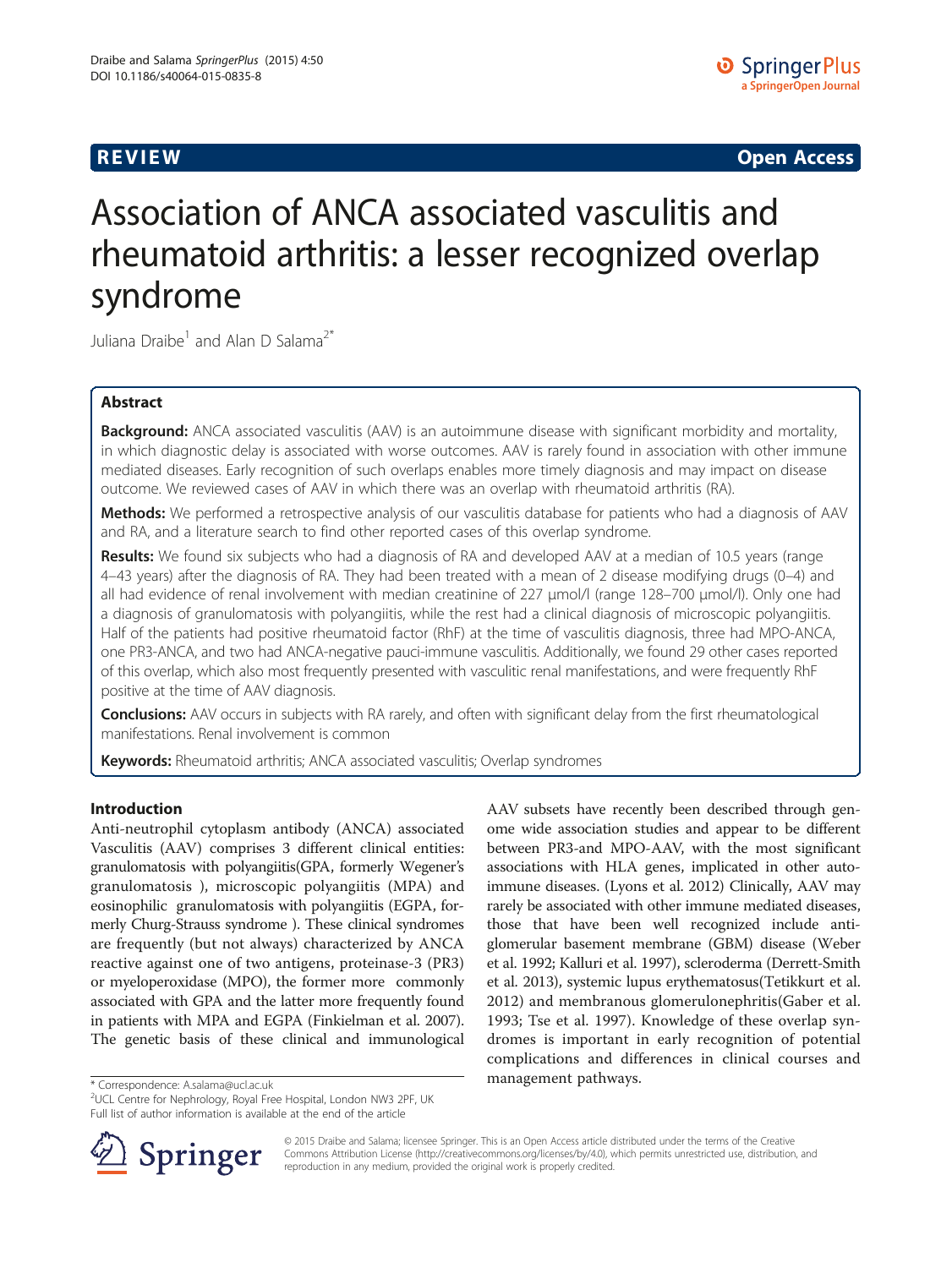We have recently noticed development of AAV in a group of patients with Rheumatoid arthritis (RA), where there has been a delay in presentation with vasculitic symptoms following the diagnosis of RA. Here we describe our cohort of patients presenting over the last 10 years and review the literature describing this less well known association. We suggest that recognition of this overlap is important for more effective serological screening and early recognition of potential clinical complications.

#### Case 1

A 59 year old male patient was diagnosed with seronegative RA and received treatment with methotrexate (MTX) and prednisolone. Four years after the diagnosis of RA, he presented with a productive cough, haematuria, proteinuria (6.84 g/24 hours) and decline in renal function (serum creatinine (SCr) rising from 119 to 270 mmol/L). He had an acute phase response (CRP 33 mg/L, ESR 134 mm/h) and was PR3-ANCA positive (67 U/ml, normal range 0–3). The RhF and anti-CCP remained negative. A CT scan of the chest showed multiple air filled cavitating structures and CT scan of his sinuses revealed extensive bony defects in the antronasal regions and thickening of the maxillary and frontal sinuses. A kidney biopsy demonstrated focal necrotising vasculitis lesions. As a result a diagnosis of Granulomatosis with polyangiitis(GPA) was made and he was treated with pulsed methylprednisolone, oral prednisolone and intravenous cyclophosphamide. His renal function improved (SCr 115, proteinuria 0.58 g/ 24 hours) and his pulmonary lesions regressed.

#### Case 2

A 54 year old woman diagnosed with seropositive RA after a symmetrical polyarthritis of the metacarpophalangeal joints, wrists and knees developed. She received treatment with infliximab and subsequently MTX and sulphasalazine because of poor disease control. Fourteen years later, she developed acute renal failure (SCr 243 μmol/L) with haematuria and proteinuria (4.58 g/ 24 hours), elevated acute inflammatory markers (CRP 113 mg/L, ESR 124 mm/h) and anti-MPO positivity  $(>100 \text{ U/ml}, \text{ NR} < 10)$ . RhF was highly positive  $(214 \text{ IU/m})$ ml, normal range 0–20) as was anti-CCP. Kidney biopsy revealed focal and segmental necrotising glomerulonephritis, with moderate chronic damage. A diagnosis of microscopic polyangiitis(MPA) was made. She was treated with methylprednisolone, oral prednisolone and intravenous pulsed cyclophosphamide and had an improvement in her renal function (SCr 198 μmol/L), proteinuria (0.5 g/ 24 hours), and CRP (8 mg/L).

#### Case 3

A 33 year old woman was diagnosed with seronegative RA. She was intolerant of methotrexate, sulphasalazine

and azathioprine, and was treated with etanercept with improvement in her symptoms. Thirty four years later, she developed a vasculitic rash on her legs, and was noted to have acute kidney injury (SCr 211 μmol/L), haematuria and proteinuria (1.55 g/24 hours). She was ANCA negative, but a renal biopsy demonstrated pauciimmune focal necrotizing glomerulonephritis with moderate chronic damage. She was diagnosed with MPA and treated with pulsed methylprednisolone, oral prednisolone and pulsed intravenous cyclophosphamide, following which she had an improvement of renal function (SCr 129 μmol/L) and proteinuria (0.3 g/24 hours).

### Case 4

A 24 year old woman was diagnosed with seronegative RA for which she had therapy with prednisolone. Fortythree years later she was referred to our hospital with declining renal function (SCr 128 mmol/L), associated with proteinuria. Her serum inflammatory markers were elevated (CRP 36 mg/L, ESR 57 mm/h) and MPO-ANCA was positive (124 U/ml), as was her RhF (64 IU/ ml, normal range 0–20). A renal biopsy demonstrated focal and segmental necrotising glomerulonephritis with a background chronic parenchymal damage. A diagnosis of MPA was made. She was treated with oral prednisolone and azathioprine, and had an improvement in her renal function (sCr 99 μmol/L), and reduction in MPO-ANCA titer (11 IU/ml).

#### Case 5

A 63 year old man was diagnosed with seropositive RA affecting his knees and shoulders and was treated with sulphasalazine. Six years after the diagnosis of RA, he presented with haematuria, proteinuria (2.16 g/24 hours) and decline in renal function (SCr rising from 73 to 148 μmol/L). He had an acute phase response (CRP 70 mg/L, ESR 65 mm/h) and was MPO-ANCA positive (100 IU/ml, normal range 0–6). The RhF was positive (75.5 IU/ml, normal range 0–20). A kidney biopsy demonstrated focal necrotising vasculitic lesions. A diagnosis of MPA was made and he was treated with oral prednisolone and mycophenolate mofetil (MMF) with improvement of his renal function (sCr 106 μmol/L), proteinuria (0.2 g/24 hours) and a reduction in MPO- ANCA titre  $(10.5 \text{ IU/ml})$ .

#### Case 6

A 60 year old woman was diagnosed with seropositive RA, after developing symmetrical polyarthritis of the metacarpophalangeal joints and wrists. She was treated with hydroxychloroquine (HCQ), MTX and leflunomide. Disease control was poor, but the patient refused biologic therapy. Seven years later, she presented with haematuria, proteinuria (1.6 g/24 hours) and decline in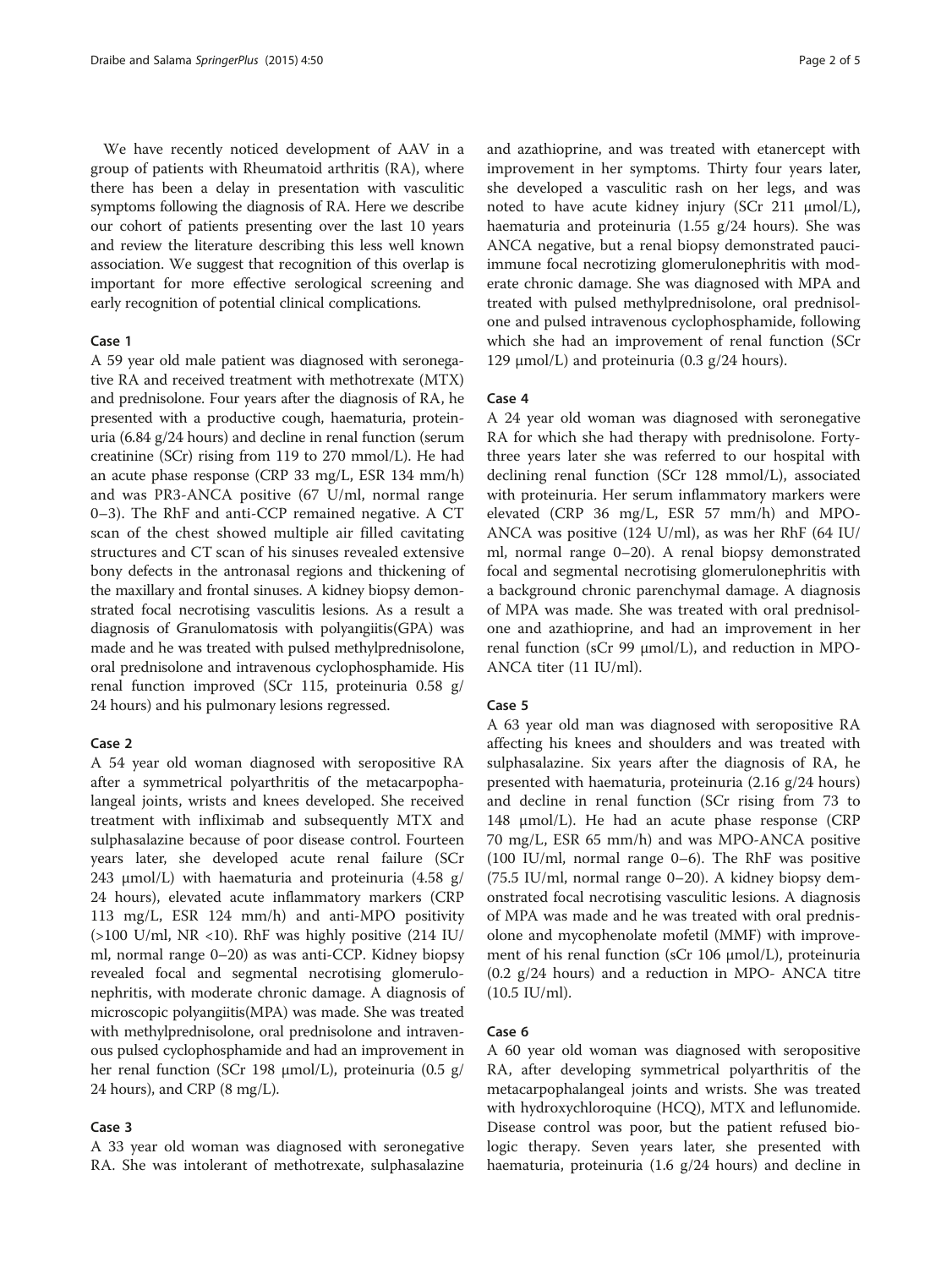<span id="page-2-0"></span>renal function (SCr rising from 90 to 700 μmol/L) and started hemodialysis. She had an acute phase response (CRP 91 mg/L, ESR 27 mm/h). The RhF was negative. She was ANCA negative, but a renal biopsy demonstrated pauci-immune focal necrotizing glomerulonephritis with moderate chronic damage. A clinical diagnosis of MPA was made. She was treated with oral cyclophosphamide and prednisolone, but did not recover independent renal function. One year later, she died following an episode of a severe sepsis.

Overall, in our six patients there was a median delay of 10.5 years (range 4–43 years) between RA and AAV

|  | Table 1 Case reports published describing an overlap between ANCA associated vasculitis and rheumatoid arthritis |  |  |  |  |  |  |  |  |  |  |
|--|------------------------------------------------------------------------------------------------------------------|--|--|--|--|--|--|--|--|--|--|
|--|------------------------------------------------------------------------------------------------------------------|--|--|--|--|--|--|--|--|--|--|

| Year/Cases                           | Diagnoses Age | RΛ        | Age<br>VAS | <b>Vasculitis</b><br>symptoms | <b>Positive</b><br>antibodies | RA therapy                                | Follow-up                |
|--------------------------------------|---------------|-----------|------------|-------------------------------|-------------------------------|-------------------------------------------|--------------------------|
| 1974/1 (Pritchard 1976)              | RA/GPA        | 40        | 59         | <b>ENT</b>                    | RhF, ANA                      | Gold, tuberculin<br>injections, NSAID     | D                        |
| 1976/2 (Ohashi et al. 1992)          | RA/GPA        | 45        | 45         | ENT                           | RhF                           | HCQ, aspirin                              | П                        |
|                                      | RA/GPA        | 73        | 75         | ENT, Eyes, Lung               | RhF                           | Gold, NSAID                               | -1                       |
| 11992/1 (Steuer et al. 1995)         | RA/GPA        | 33        | 38         | ENT                           | <b>RhF</b>                    | NSAID, Gold                               | $\overline{\phantom{a}}$ |
| 1995/1 (Harper et al. 1997)          | RA/MPA        | 49        | 62         | Lung, Kidney                  | RhF, ANA,<br>p-ANCA           | NSAID, Gold, SFZ                          | -1                       |
| 1997/10 (Messiaen et al. 1998)       | RA/MPA        | $31 - 62$ | <b>NA</b>  | 5: kidney only                | 4: p-ANCA                     | 6: NSAID                                  | 4 D                      |
|                                      |               |           |            | 1: kidney, lung, eye          | 9: RhF                        | 1: NSAID, Penicillamine HCQ               | 2 HD                     |
|                                      |               |           |            | 3: kidney, skin               | 6: ANA                        | 1: Prednisone, SFZ, Gold                  | 4                        |
|                                      |               |           |            | 1:kidney, bowel,<br>skin      |                               | 1: HCQ                                    |                          |
|                                      |               |           |            |                               |                               | 1: HCQ, SFZ                               |                          |
| 1999/1 (Yorioka et al. 1999)         | RA/MPA        | 22        | 24         | Kidney                        | RhF, ANA,<br>MPO-ANCA         | <b>NSAID</b>                              | J.                       |
| 2002/2 (Chinoy &                     | RA/GPA        | 32        | 32         | ENT, Lung, Kidney             | p-ANCA                        | Prednisolone, NSAID, CYC                  | $\overline{\phantom{a}}$ |
| McKenna 2002)                        | RA/GPA        | $*41$     | 26         | Lung                          | p-ANCA                        |                                           | J.                       |
| 2003/2 (Douglas et al. 2003)         | RA/GPA        | 36        | 37         | ORL, Lung, Kidney             | RhF, PR3-ANCA                 | Prednisolone, MTX, NSAID.                 | $\overline{\phantom{a}}$ |
|                                      | RA/GPA        | 35        | 55         | Lung                          | RhF, PR3-ANCA                 | NSAID, MTX                                | -1                       |
| <b>2005/1</b> (Goto et al. 2005)     | RA/MPA        | 44        | 48         | ORL, eyes, Kidney             | MPO-ANCA,<br>RhF, ANA         | MTX, Penicillamine,<br>Gold, prednisolone | -1                       |
| 2008/1 (Pai & Panda 2008)            | RA/GPA        | 57        | 60         | Lung                          | RhF, Anti-CCP,<br>PR3-ANCA    | HCQ, prednisolone                         | $\overline{\phantom{a}}$ |
| 2012/4 (Szilasi et al. 2012)         | RA/GPA        | 40        | 70         | Lung, Kidney                  | PR3-ANCA,<br>Anti-CCP, RhF    | Prednisolone                              | $\overline{\phantom{a}}$ |
|                                      | RA/MPA        | $*49$     | 44         | Lung, Kidney                  | MPO-ANCA, RhF                 | Adalimumab, RTX                           | $\overline{\phantom{a}}$ |
|                                      | RA/MPA        | 28        | 34         | Lung, Kidney                  | MPO-ANCA, RhF                 | Prednisone, SFZ, MTX                      | $\overline{\phantom{a}}$ |
|                                      | RA/EGPA       | 52        | 54         | Skin                          | MPO-ANCA, RhF                 | MTX, Cyclosporine                         | $\overline{\phantom{a}}$ |
| 2012/1 (Vaishnav et al. 2012)        | RA/GPA        | 36        | 37         | Lung                          | c-ANCA, RhF                   |                                           | D                        |
| 2013/1 (Reitblat & Reitblat<br>2013) | RA/GPA        | 45        | 58         | Kidney                        | PR3-ANCA, RhF                 | MTX, Etanercept                           | HD                       |
| 2014/1 (Ortiz-Sierra et al. 2014)    | RA/GPA        | 65        | 67         | Skin, lung,<br>ENT, eye       | RhF, c-ANCA                   | MTX, Prednisone, etanercept,              | $\mathbf{I}$             |
| Our report                           | 5 RA/MPA      | 24-63     | 63-69      | 1: Kidney, lung               | 3: RhF                        | 1: MTX, prednisone                        | 5                        |
|                                      | 1 RA/GPA      |           |            | 5: Kidney                     | 1: Anti-CCP                   | $1:$ SFZ                                  | 1 HD                     |
|                                      |               |           |            |                               | 1: PR3-ANCA                   | 1: HCQ, MTX, leflunomide                  | 1D                       |
|                                      |               |           |            |                               | 3: MPO-ANCA                   | 1: Infliximab, MTX, SFZ                   |                          |
|                                      |               |           |            |                               |                               | 1: Etanercept, MTX, SFZ,<br>AZA           |                          |
|                                      |               |           |            |                               |                               | 1: Prednisolone                           |                          |

RA: Rheumatoid Arthritis, GPA: Granulomatosis with polyangiitis, MPA: Microscopic polyangiitis, EGPA (Churg-Strauss Syndrome), ENT: ear, nose and throat; HCQ: hydroxychloroquine, NSAID: non-steroidal anti-inflammatory drug, CP: cyclophophamide; AZA: Azathioprine, SFZ: sulfasalazine, MTX: methotrexate, D: dead, I: AAV improved, HD: Hemodialysis.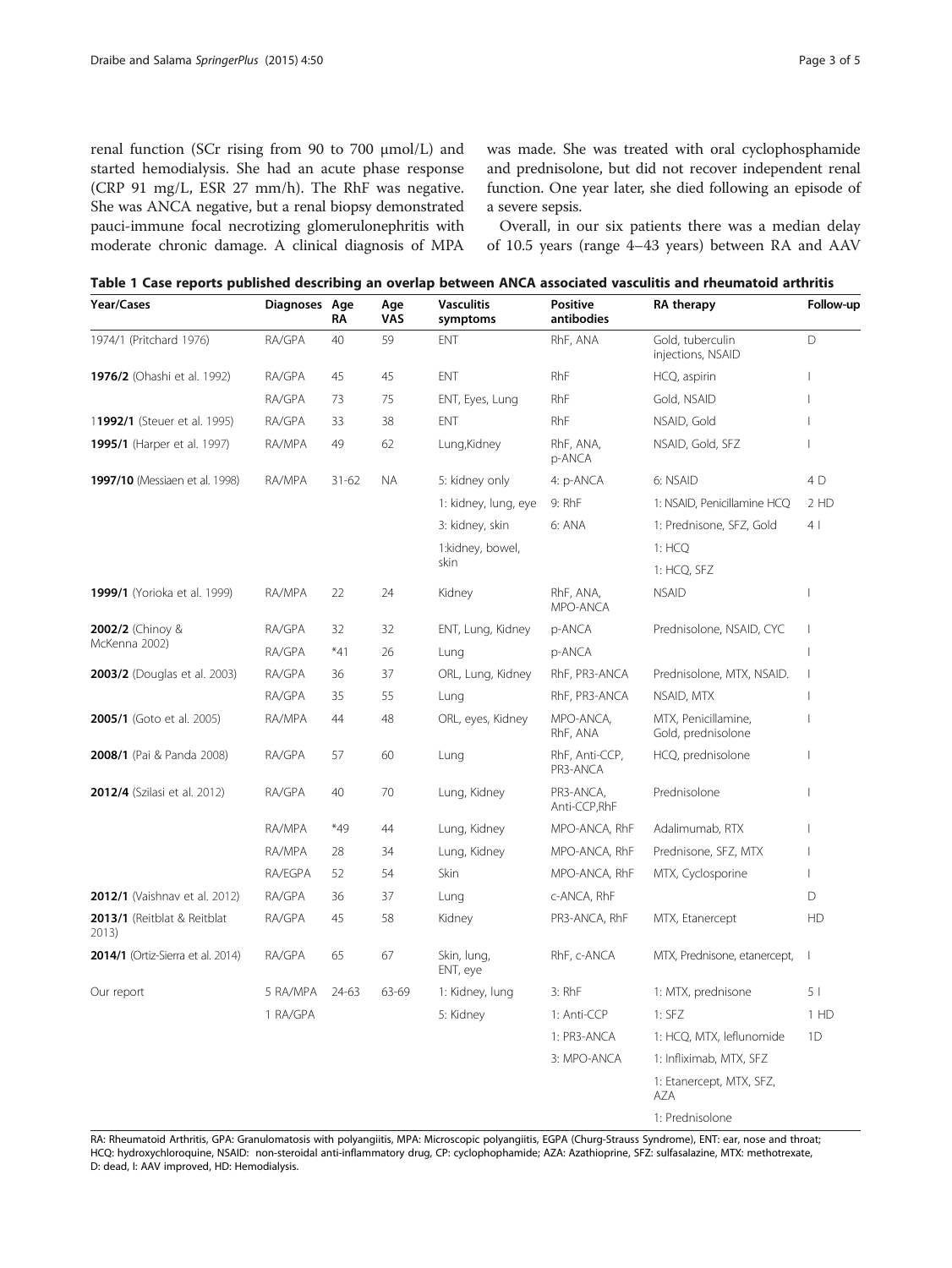<span id="page-3-0"></span>diagnosis and in all cases the diagnosis of RA preceded the AAV. All had significant renal involvement with AAV, displaying a typical focal and segmental glomerulonephritis, and a clinical diagnosis of MPA predominated. Half were RhF positive at the time of AAV diagnosis, and there was a predominance of MPO-ANCA positivity, as is frequently found in overlap syndromes involving AAV.

# **Discussion**

We described six patients with rheumatoid arthritis who subsequently developed AAV, mostly with MPA. In addition, we performed a literature search using the terms ANCA, vasculitis and rheumatoid arthritis and found a total of 29 case reports describing this association between AAV and RA (Table [1\)](#page-2-0). Of these cases, 13 patients had an overlap between RA and GPA, 15 RA and MPA and only 1 with RA and EGPA. In all cases, except two, ANCA vasculitis was diagnosed after RA. Of the 29 cases published, 19 patients presented with renal dysfunction, 15 with MPA and 4 with GPA. Immunological testing demonstrated that 26 patients were RhF positive at presentation, while 7 were c-ANCA or PR3- ANCA positive and, 11 were p-ANCA or MPO-ANCA positive. Seven were ANCA negative. Interestingly, ten patients were also ANA positive, suggesting a broader immune dysfunction.

With regards treatment, for RA we found that hydroxychloroquine, methotrexate, prednisolone and anti-TNF-alpha monoclonal antibodies were most commonly used, while for AAV, cyclophosphamide, pulsed methylprednisolone, and oral prednisolone were most commonly used induction therapies followed by azathioprine as remission maintenance therapy.

Possible reasons for the association between systemic ANCA associated vasculitis and RA may be the common genetic predispositions to autoimmunity which involve the HLA region or genes such as PTPN22, reported in series of both RA and AAV (Jagiello et al. 2005; Farago et al. 2009; Johansson et al. 2006; Lee et al. 2005). In addition, Rocatello et al (Menegattia et al. [2009](#page-4-0)) showed that polymorphisms in uteroglobin (a multifunctional protein with anti-inflammatory properties) and NF-κB2 (a transcription factors that regulates the expression of a wide range of immune response genes) were associated with a genetic predisposition towards developing both vasculitis and RA.

However, another possibility is the use of TNF antagonists which may have predisposed to development of secondary autoimmune disease. A French nationwide survey identified 39 cases of vasculitis induced following use of TNF antagonists (Saint Marcoux & De Bandt [2006\)](#page-4-0), while a larger series of 379 cases of anti-TNF agentinduced autoimmune diseases and identified 118 patients

with vasculitis, most of whom only showed cutaneous leukocytoclastic vasculitis, and 11 (9.3 %) were positive for ANCA (Ramos-Casals et al. [2008](#page-4-0)). In our study, only 2 patients were treated with anti-TNF alpha (infliximab and etanercept) and subsequently developed MPA.

In summary we have reviewed a total of 35 cases of ANCA associated systemic vasculitis associated with RA and suggest that this may be a rare form of an AAV autoimmune overlap, which includes anti-GBM disease (Weber et al. [1992;](#page-4-0) Kalluri et al. 1997), scleroderma (Derrett-Smith et al. 2013), SLE (Tetikkurt et al. [2012\)](#page-4-0) and membranous glomerulonephritis (Gaber et al. 1993; Tse et al. [1997](#page-4-0)). Its recognition could lead to timely antibody screening of patients with the relevant clinical scenario and a more rapid initiation of appropriate management.

#### Competing interests

The authors declare that they have no competing interest.

#### Author's contribution

JD participated in the design of the study and drafted the manuscript. AS participated in its design and coordination and helped draft the manuscript. All authors read and approved the final manuscript.

#### Author details

<sup>1</sup>Nephrology Department, Bellvitge University Hospital, Feixa llarga s/n 08097, Barcelona, Spain. <sup>2</sup>UCL Centre for Nephrology, Royal Free Hospital, London NW3 2PF, UK.

#### Received: 14 January 2015 Accepted: 17 January 2015 Published online: 01 February 2015

#### References

- Chinoy H, McKenna F (2002) Wegener's granulomatosis and rheumatoid arthritis overlap. Rheumatology (Oxford) 41(5):588–589
- Derrett-Smith EC, Nihtyanova SI, Harvey J, Salama AD, Denton CP (2013) Revisiting ANCA-associated vasculitis in systemic sclerosis: clinical, serological and immunogenetic factors. Rheumatology (Oxford) 52(10):1824–1831
- Douglas G, Bird K, Flume P, Silver R, Bolster M (2003) Wegener's granulomatosis in patients with rheumatoid arthritis. J Rheumatol 30(9):2064–2069
- Farago B, Talian GC, Komlosi K, Nagy G, Berki T, Gyetvai A et al (2009) Protein tyrosine phosphatase gene C1858Tallele confers risk for rheumatoid arthritis in Hungarian subjects. Rheumatol Int 29(7):793–796
- Finkielman JD, Lee AS, Hummel AM (2007) ANCA are detectable in nearly all patients with active severe Wegener's granulomatosis. Am J Med 120(7):643, E9–14
- Gaber LW, Wall BM, Cooke CR (1993) Coexistence of anti-neutrophil cytoplasmic antibody-associated glomerulonephritis and membranous glomerulopathy. Am J Clin Pathol 99(2):211–215
- Goto A, Mukai M, Notoya A, Kohno M (2005) Rheumatoid arthritis complicated with myeloperoxidase antineutrophil cytoplasmic antibody (MPO ANCA) associated vasculitis: a case report. Mod Rheumatology 15:118–122
- Harper L, Cockwell P, Howie AJ, Michael J, Richards NT, Savage COS et al (1997) Focal segmental necrotizing glomerulonephritis in rheumatoid arthritis. Q J Med 90:125–132
- Jagiello P, Aries P, Arning L, Wagenleiter SE, Csernok E, Hellmich B et al (2005) The PTPN22 620W allele is a risk factor for Wegener's granulomatosis. Arthritis Rheum 52(12):4039–4043
- Johansson M, Arlestig L, Hallmans G, Rantapaa-Dahlqvist S (2006) PTPN22 polymorphism and anti-cyclic citrullinated peptide antibodies in combination strongly predicts future onset of Rheumatoid arthritis and has a specificity of 100% for the disease. Arthritis Res Ther 8(1):R19
- Kalluri R, Meyers K, Mogyorosi A, Madaio MP, Neilson EG (1997) Goodpasture syndrome involving overlap with Wegener's granulomatosis and antiglomerular basement membrane disease. J Am Soc Nephrol 8(11):1795–1800
- Lee AT, Li W, Liew A, Bombardier C, Weisman M, Massarotti EM et al (2005) The PTPN22 R620W polymorphism associates with RF positive rheumatoid